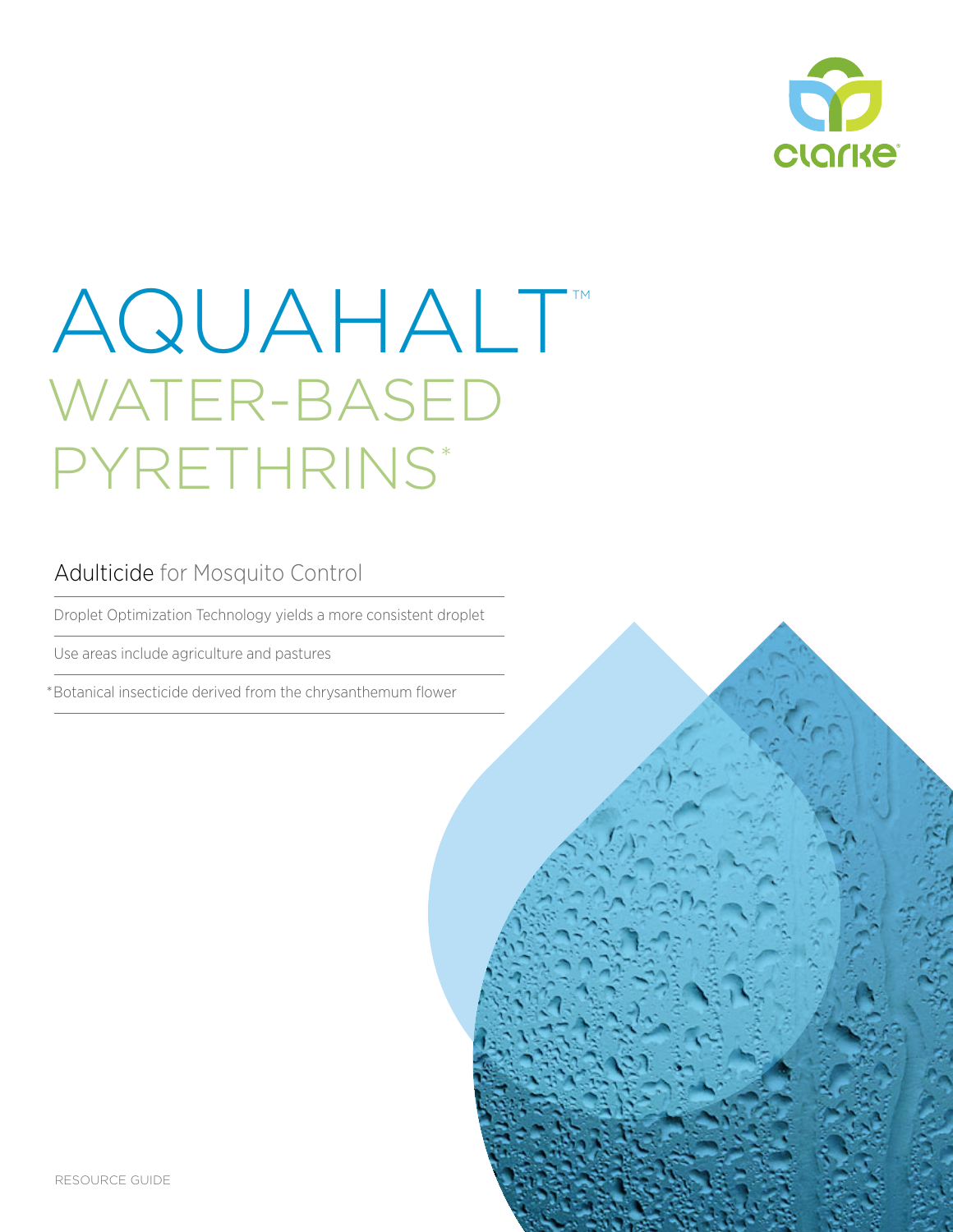### WATER-BASED FORMULATION DELIVERS CONSISTENT PERFORMANCE

Traditional oil-based formulations of pyrethrins have been utilized in many mosquito control programs, even though they deliver inconsistent performance. But now, AquaHalt<sup>™</sup> — formulated with Droplet Optimization Technology (DOT) — delivers pyrethrins in a water-based colloidal suspension. AquaHalt provides optimal stability and consistent performance.

#### AQUAHALT'S BENEFITS >>

**"DOT"** yields a more consistent and effective droplet

**Use areas include** agriculture and pastures

**Botanical insecticide,**  derived from the chrysanthemum flower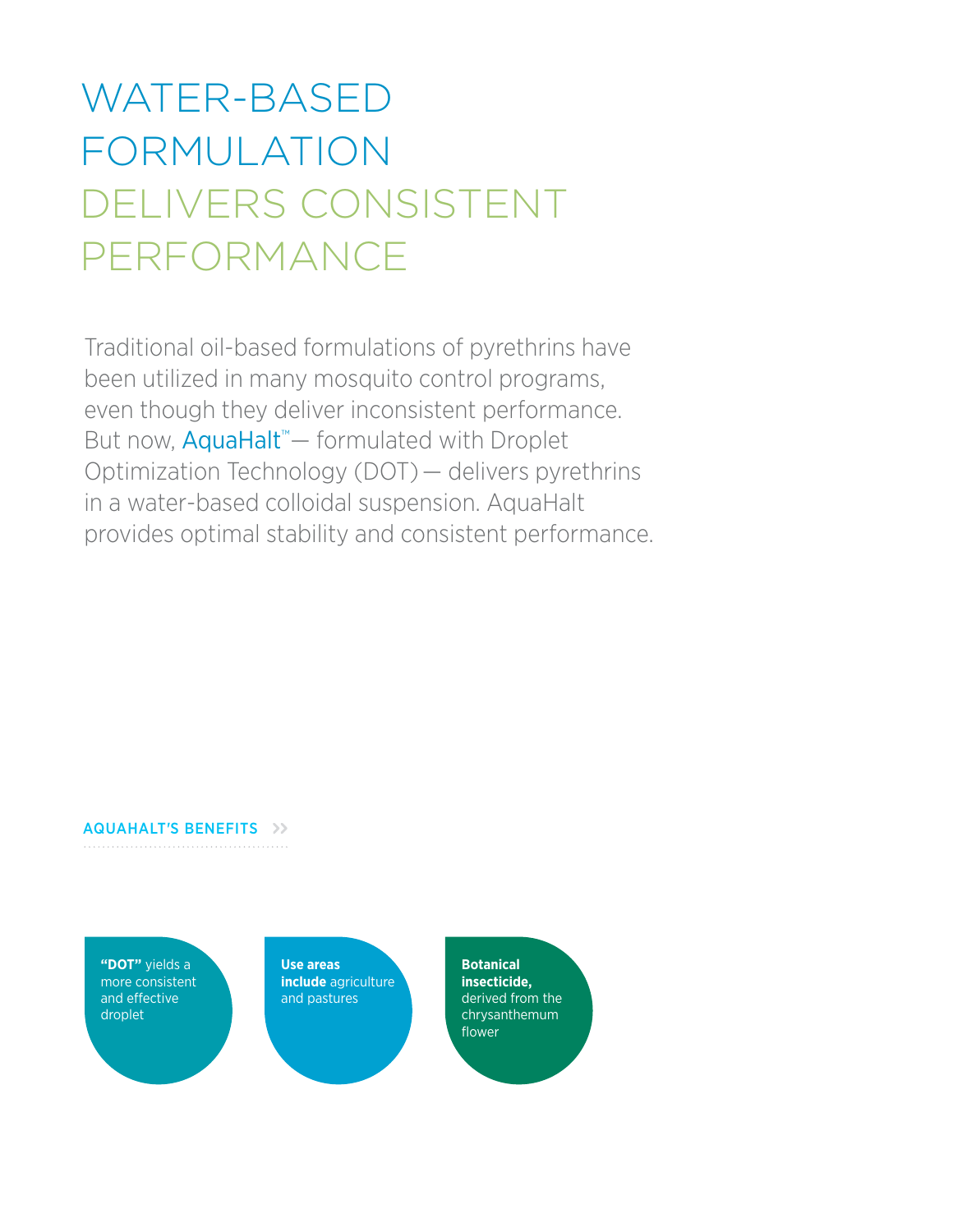We believe that an important part of being an environmental steward is product rotation. Product rotation maximizes the effectiveness of every program by preventing cross-resistance.

To help select products for rotation in your program, visit clarke.com/mosquitocontrolproducts

to view our full line of product offerings.



#### Nerve Axon With Pyrethrins Present

Pyrethrins; a botanical insecticide that acts on an insect's axons in the peripheral and central nervous systems by interacting with sodium channel complex.



\* Coats J; Mechanism of Toxic Actions and Structures Activity Relationships for Organic Chlorine and Synthetic Pyrethroids. Environmental Heath Perspective, Vol. 87, p.255-262, 1990.

#### Ideal for Sensitive **Environments**

Pyrethrins can be an excellent choice for integrated pest management programs in communities where mosquito control meets with resident resistance.

Derived from the botanical extracts of chrysanthemum flowers, natural pyrethrins have long been the choice of mosquito control professionals who need to address sensitive ecologies.

AquaHalt breaks down quickly in the environment and is non-persistent. It is labeled for use in or around agriculture, including:

- » Croplands
- » Pastures
- » Livestock and horses
- » Animal feeding areas

#### Active Ingredients:

Pyrethrins (5%) Piperonyl Butoxide, (25%) Other Ingredients (70%)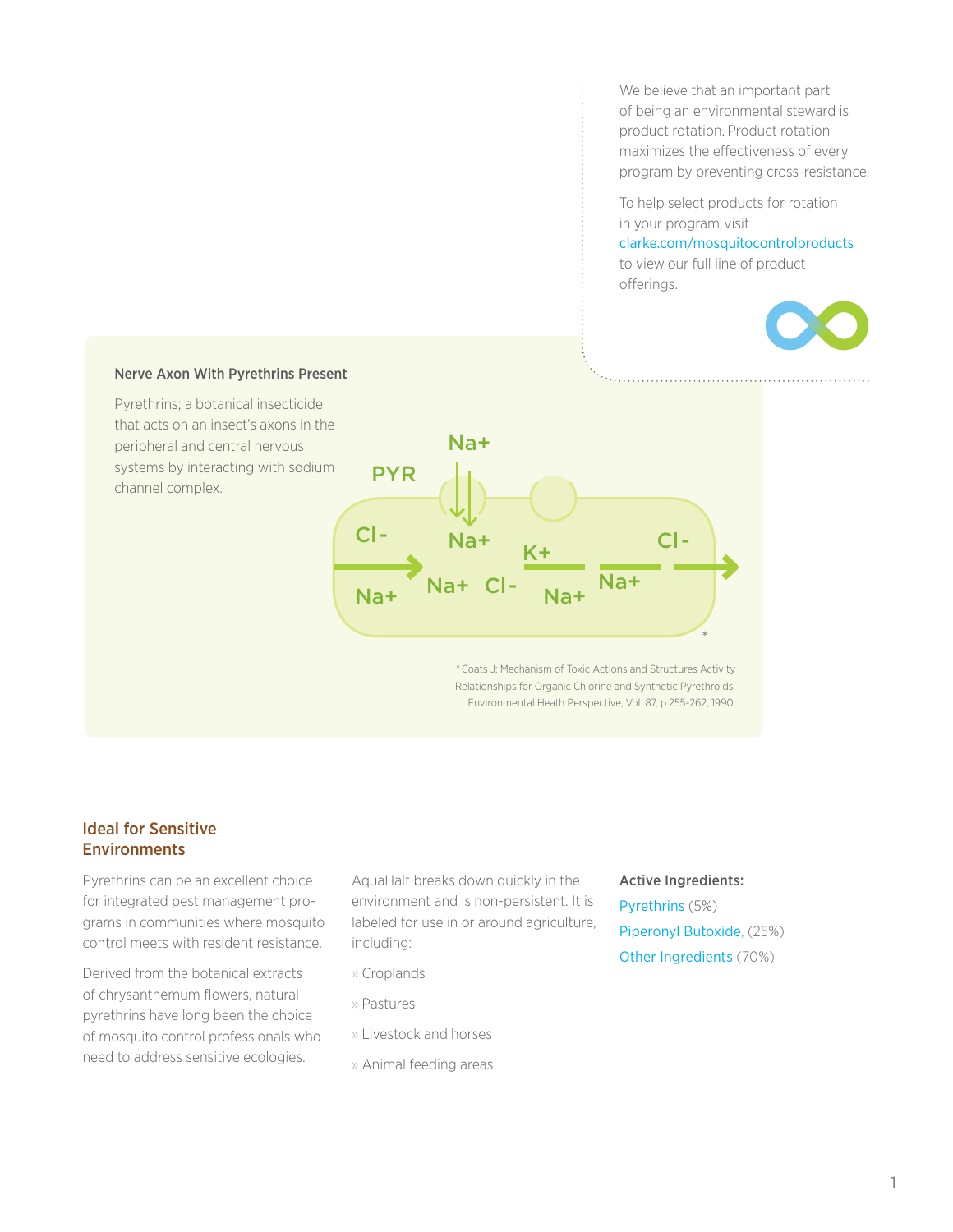### DROPLET OPTIMIZATION TECHNOLOGY (DOT) ENHANCES EFFICACY

Droplet Optimization Technology provides optimal stability for AquaHalt<sup>™</sup>'s active ingredient particles and protects them from evaporation within the droplet. As a result, a more concentrated delivery of the active is better able to impinge on adult mosquitoes. This consistent performance results in higher kill rates.

#### How DOT Results in Better Performance

Initial operational field trials have shown improved kill rates over traditional pyrethrin options — even when applied at low rates. Why is AquaHalt so effective?

The DOT formulation of AquaHalt allows larger active particles to be present in an optimized spray droplet. As the droplet leaves the spray nozzle, the aqueous carrier begins to evaporate until it reaches an optimized droplet size. At this point, evaporation ceases and the droplet is stabilized.

When airborne, a water-based droplet will lose about 50% of it's volume immediately after it is released from the nozzle. In AquaHalt, the "DOT" droplet becomes more concentrated as the water evaporates. This phenomenon is what makes AquaHalt so effective, even by air, as the droplets are heavier and better able to traverse the atmosphere and penetrate the canopy.



#### DOT: The Science of Evaporation

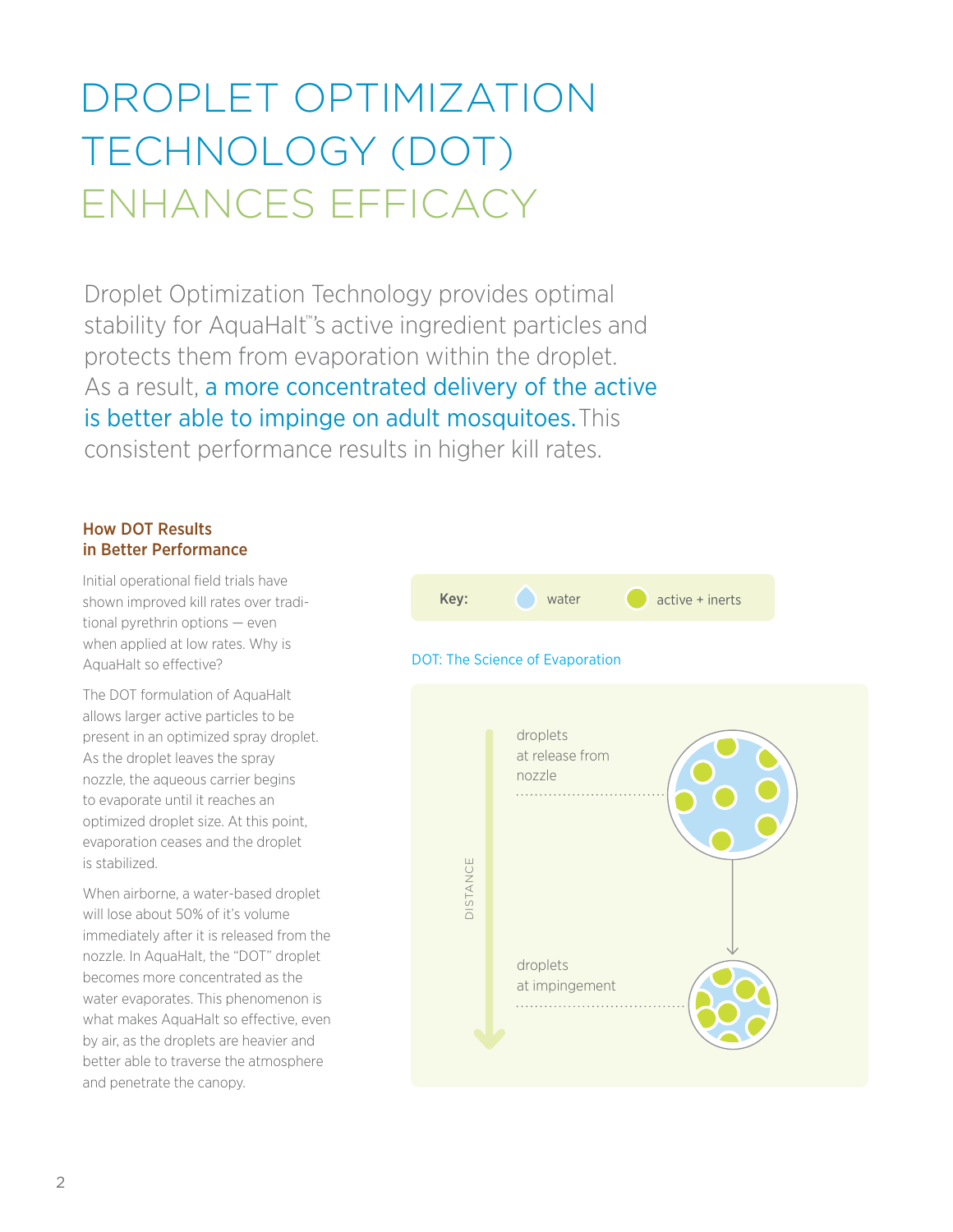

\*Non volatile fraction for AquaHalt is 50%

The DOT formulation also ensures that when applied at the recommended droplet size of 40-42 microns from the air and 18-20 microns from the ground, the AquaHalt concentrated spray droplet will fall within the *optimized* size range that has been demonstrated to have the best chance of impinging upon flying mosquitoes.

#### Additional Benefits of AquaHalt™

- » Yields a more consistent droplet from the beginning of the application to the end
- » Unique colloidal suspension won't break down nor gum up high-pressure nozzles
- » Offers excellent storage stability
- » Flushes from equipment simply with 50/50 mix of water/isopropyl alcohol, or windshield washer fluid





This graph illustrates that there is an optimum size range for mosquito adulticide sprays. This range has been found to be between 5—30 microns.

#### 3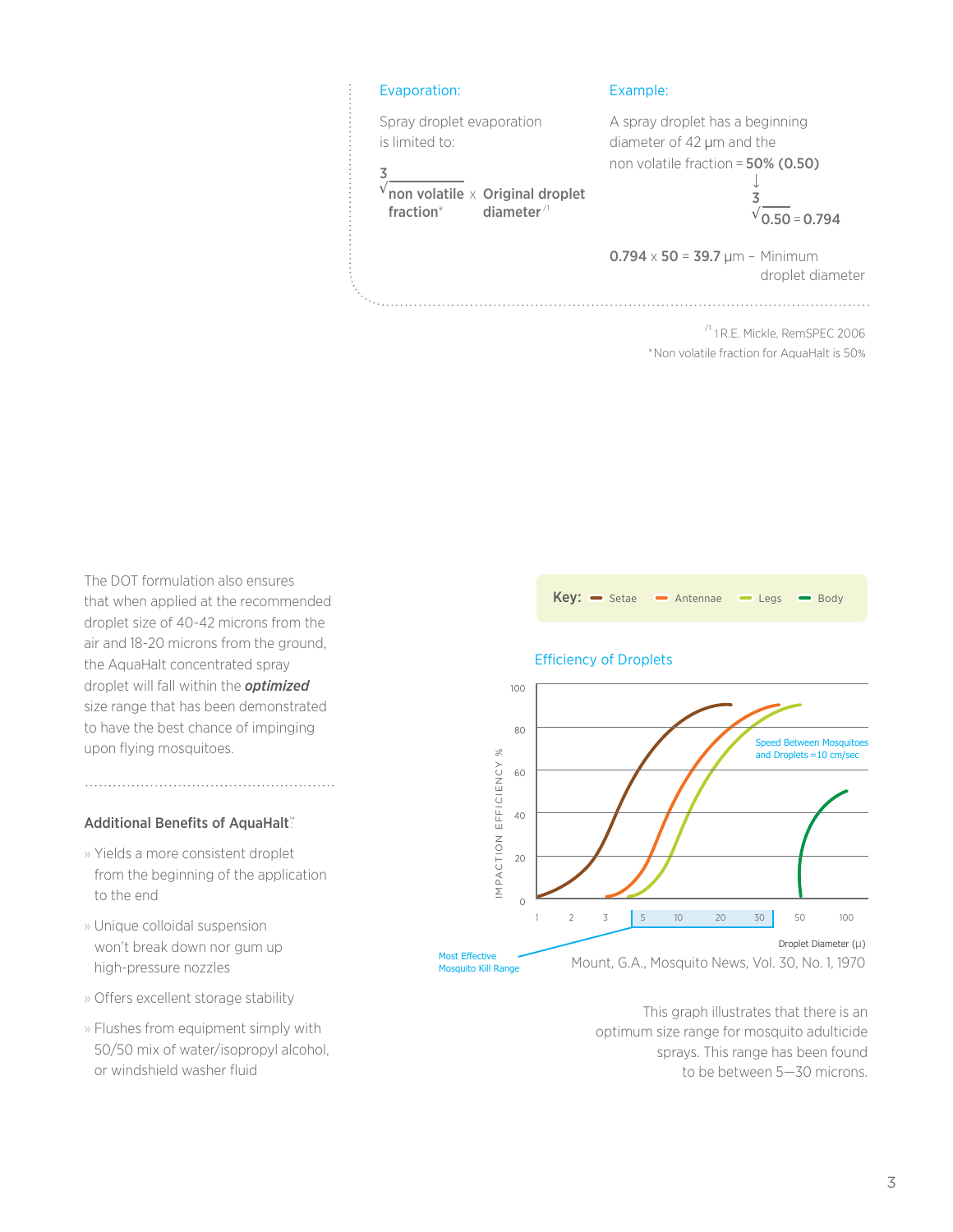## profile a LOW TOXICITY, NON-PERSISTENT Adulticide

| <b>ACUTE TOXICOLOGY</b>         | <b>AQUAHALT</b>        |
|---------------------------------|------------------------|
| Oral LD50 (rats)                | 500 - 5,000 mg/kg      |
| Dermal LD50 (rats)              | $>$ 2000 mg/kg         |
| Eye Irritation (rabbits)        | Irritation*            |
| Inhalation LC50 (rats)          | $2.03 \,\mathrm{mg/l}$ |
| Skin Sensitization (guinea pig) | Negative**             |

\* Cleared within 24 hours

\*\* Slight irritation within 72 hours, Primary irritation index = 1.4

#### Toxicology Product Density

| <b>ACTIVE INGREDIENT</b> | <b>PYRETHRINS</b> |
|--------------------------|-------------------|
| Specific Gravity         | 1.012 @20C        |
| <b>Viscosity</b>         | 25.67 CPS @23°C   |
| Density                  | 8.34 lbs/gal.     |

#### Environmental Fate & Toxicity

In Sunlight: An important, well-documented characteristic of pyrethrins are that they are photolabile. The molecules easily decompose in the presence of sunlight. The half-life of pyrethrins in the presence of light range from 4 to 8 hours, depending on the position of the radiolabel. The degradation products of pyrethrins are also nonpersistent. Microbial degradation of pyrethrins in aerobic soil have a half life of 10.5 days.

In Soil: Pyrethrins are not readily transported from the site of application. Very little movement of pyrethrins and their degradation products from soil into plants or through soil columns were observed using radiolabeled material. Pyrethrins do not bioaccumulate and are subject to both oxidation and cleavage of their ester linkage in biological systems.

In Nontarget Species: Studies found the oral LD50 of >2000 mg/kg body weight for bobwhite quail and mallard ducks. The LC50 was >5500 ppm of diet for the bobwhite quail and mallard duck. The 96 hour acute flow through LC50 for Bluegills and Rainbow Trout are 10μg and 5.2μg total pyrethrins/ liter, respectively.

#### Eco-Tier™ Ranking:

The Clarke Eco-Tier™ Index offers three tiers of products, equipment and services ranked by their impact on the environment. AquaHalt™ is ranked as an "Advanced" product.

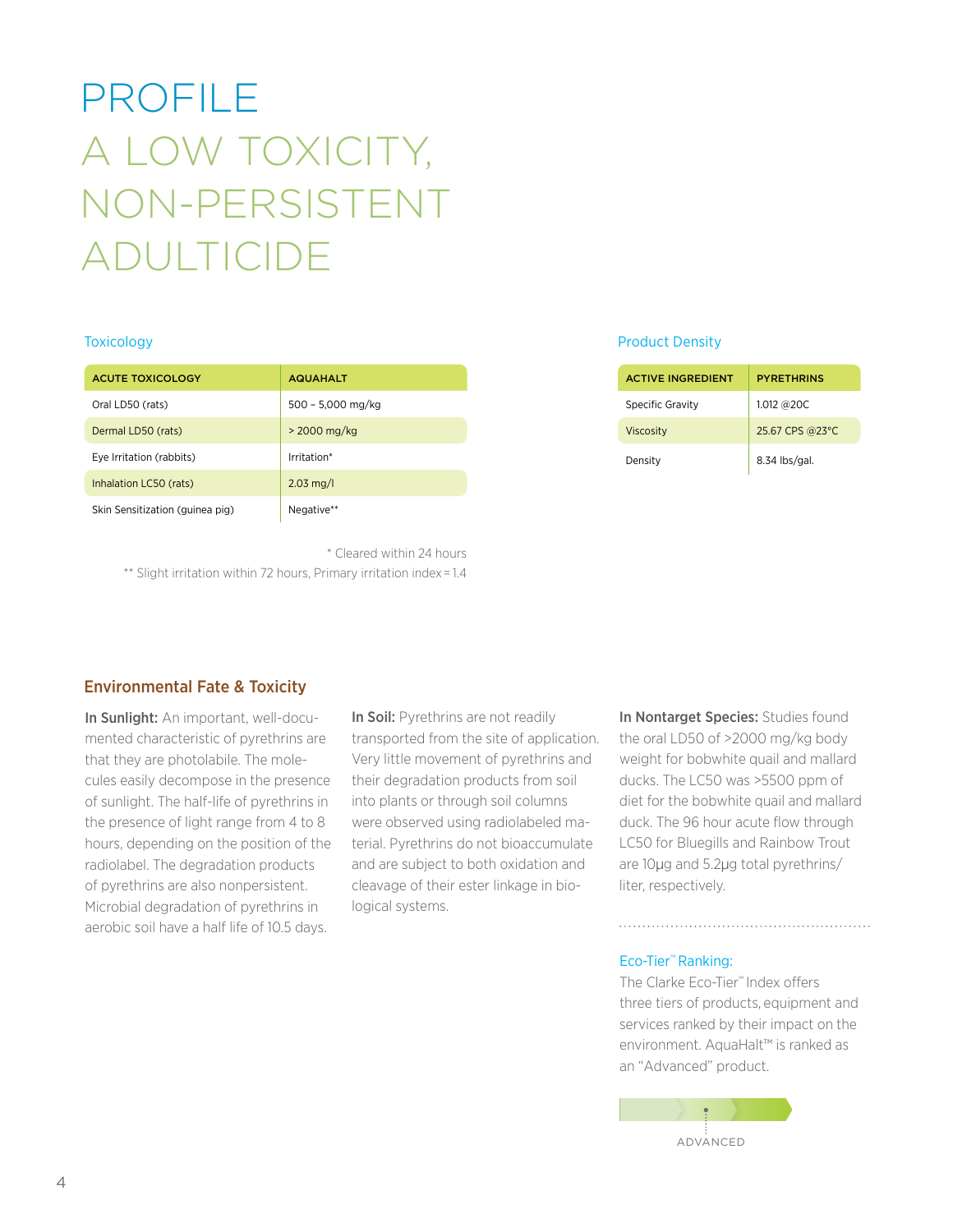### caged trial results Yield superior PERFORMANCE



Aquahalt Ground ULV

AquaHalt™ is proving to bring performance consistency to an active ingredient that has been sometimes challenging to use in an oil-based formulation.

We have seen field trials with 100% control even in low relative humidity conditions. A Moses Lake, WA. trial with daytime highs in the 90s and nighttime temperatures in the mid to high 70s, relative humidity was 44 — 54%. There, diluted 1:2 with water and applied aerially at low label rates, fast knockdown and exceptional mortality were achieved.

Other trials shown here demonstrate AquaHalt's performance by ground and air.

#### Aquahalt Ground ULV

Location: Colusa County, CA – 9/19/06 Rate: 0.0025# ai/acre



#### Aquahalt Ground ULV



East Side Mosquito Abatement, Modesto, CA – 10/11/06 Rate: 0.0018# ai/acre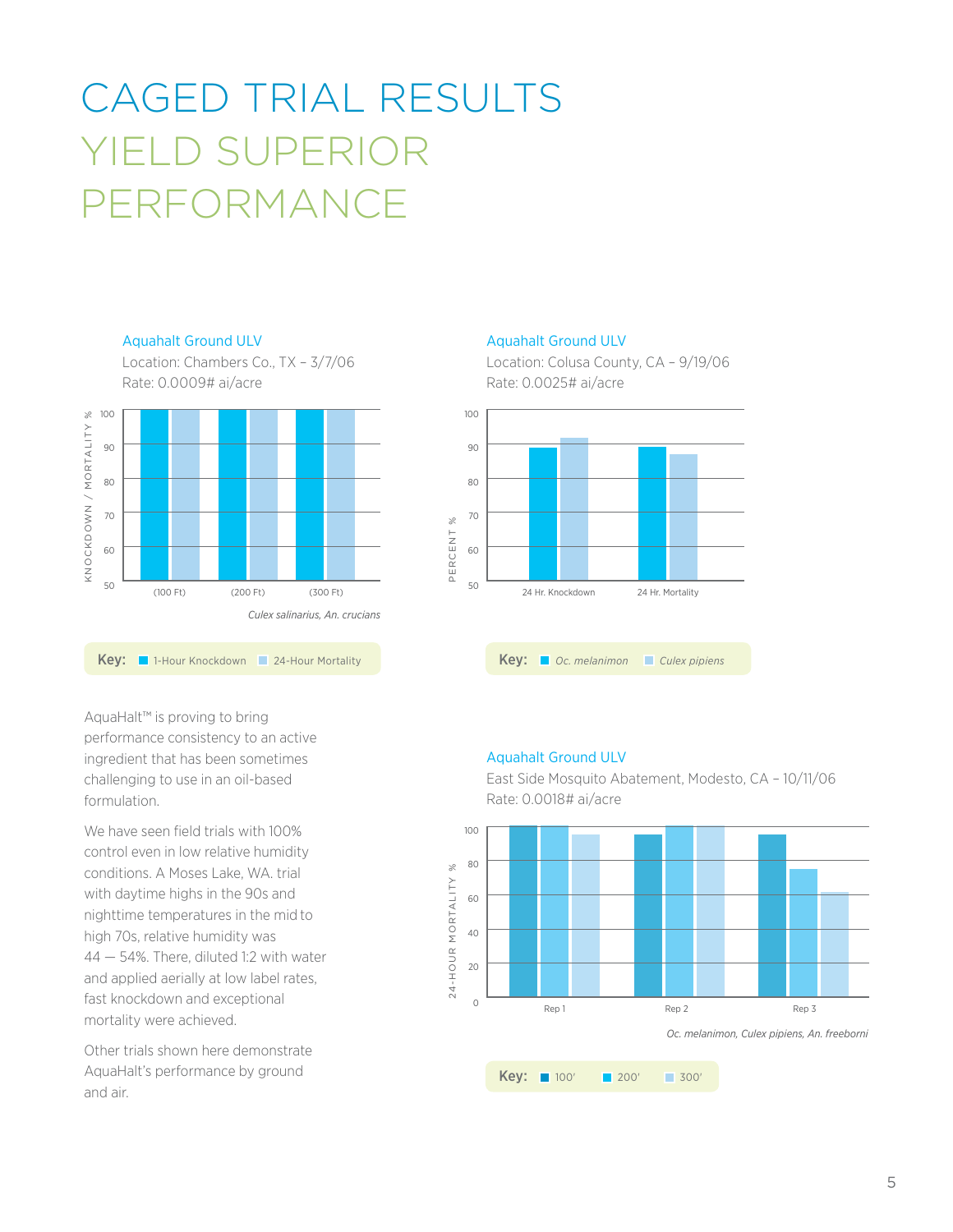### APPLICATION METHODS OPTIMIZED FOR YOUR EQUIPMENT

AquaHalt™ has been proven effective whether applied by air or ground (truck, ATV, backpack). Optimized for all standard ULV application equipment and nozzles, AquaHalt is non-corroding to your application apparatus.

#### Applying AquaHalt by Air

Aerial applications can be completed with fixed wing or rotary aircraft. Using AquaHalt at a rate of .76 fl. oz/acre delivers maximum mosquito control coverage over a wide area. Droplet VMD (volume median diameter) should be optimized at 40-42 microns. This size factors in the evaporation process that reduces the droplet's volume after atomization. In wind tunnel atomization studies, AquaHalt has shown to effectively produce this droplet size range when sprayed through equipment that has been correctly calibrated.

#### To Optimize Your Aerial Application:



#### Select the Proper Nozzle

Refer to the table to achieve droplet VMD of between 40-42 microns. Some of the best nozzles for AquaHalt usage are rotary (e.g. Beecomist or Micronair). Be aware that conventional agriculture nozzles, or flat fan nozzles, may not produce droplets within the appropriate size spectrum.

| <b>AIRCRAFT TYPE</b> | <b>NOZZLE TYPE</b>       | <b>SIZE</b>                  | <b>ANGLE</b>  |
|----------------------|--------------------------|------------------------------|---------------|
| Fixed wing           | Flat fan                 | 80-110° small orifice 005-04 | 135° forward  |
| Fixed wing           | Micronair Nozzles AU5000 | Standard cage mesh           | Straight back |
| Fixed wing           | <b>Beecomist</b>         | 40 m screen                  | Straight back |
| Rotary wing          | Micronair Nozzles AU5000 | Standard cage mesh           | Straight back |
| Rotary wing          | <b>Beecomist</b>         | 40 um screen                 | Straight back |

Note: Data is for general information only. Actual droplet size will depend on the application conditions and factors such as nozzle and atomizer condition. Always calibrate sprayers to ensure required dosage rate and conditions are met. As always, read and follow label directions.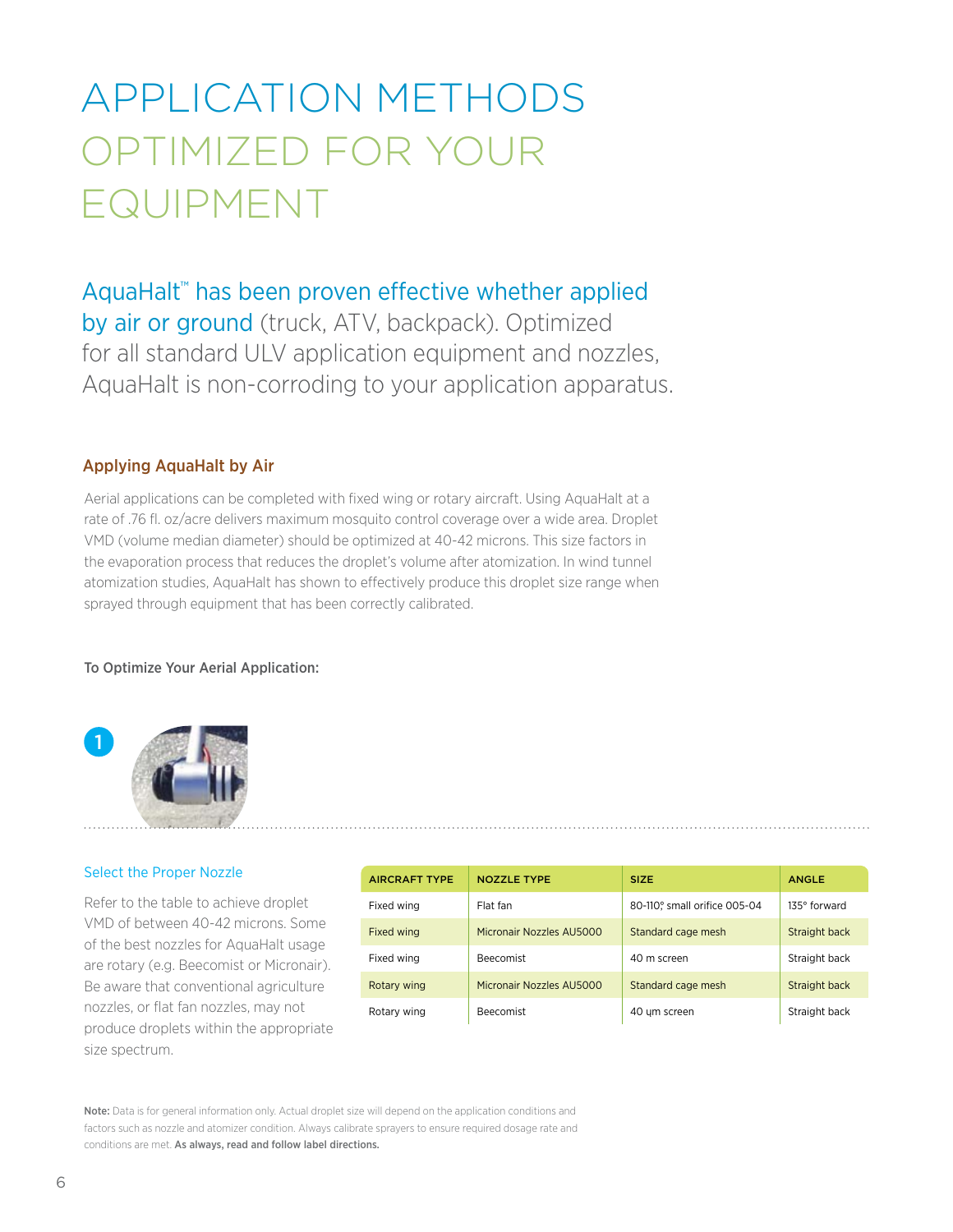

#### Calibration Process

#### To adjust your spray system for proper flow rate:

- » Determine the number of acres per minute your aircraft will treat by using the first formula shown.
- » Select the AquaHalt™ labeled flow rate (in ounces per acre) required for your needs.
- » Using the second formula, multiply the figures derived from the two steps above to determine the proper Calibration Flow.

| Swath × Speed                     | = | ACres / Min             |
|-----------------------------------|---|-------------------------|
| $495$                             | = | $Oz$                    |
| $\frac{\text{Acres}}{\text{Min}}$ | = | $\frac{Oz}{\text{Min}}$ |
| Calibration Flow                  |   |                         |

| <b>PYRETHRINS</b>       | <b>PBO</b>              | <b>AQUAHALT</b>  |
|-------------------------|-------------------------|------------------|
| 0.0025 Pounds a.i./Acre | 0.0125 Pounds a.i./Acre | 0.76 Fl. oz/Acre |
| 0.0018 Pounds a.i./Acre | 0.0090 Pounds a.i./Acre | 0.55 Fl. oz/Acre |
| 0.0009 Pounds a.i./Acre | 0.0045 Pounds a.i./Acre | 0.28 Fl. oz/Acre |



#### Droplet Dynamics

Droplet VMD should be characterized from the ground at 25-30 microns to achieve maximum performance. Droplets can be collected and measured by utilizing a rotary impinger equipped with magnesium-coated slides as described in the diagram. Wind speed should not exceed label limits.

Droplets on slides can be measured using a compound microscope with a mechanical stage and an ocular micrometer. Starting at one end of the slide, measure each droplet as they pass through the eyepiece micrometer. The spread factor for magnesiumcoated slides is 0.86.

A minimum of 200 droplets should be measured to obtain an adequate sample. Make necessary adjustments to spray apparatus to achieve desired droplet size.

#### To Determine Appropriate Offset:

- » Place droplet collectors 50 ft apart and 90 degrees to the wind direction.
- » Fly directly into wind over slides at 75 ft. Spray for 15 seconds after passing over slide collectors.
- » Wait 10 minutes after application for upwind droplets to reach collectors.

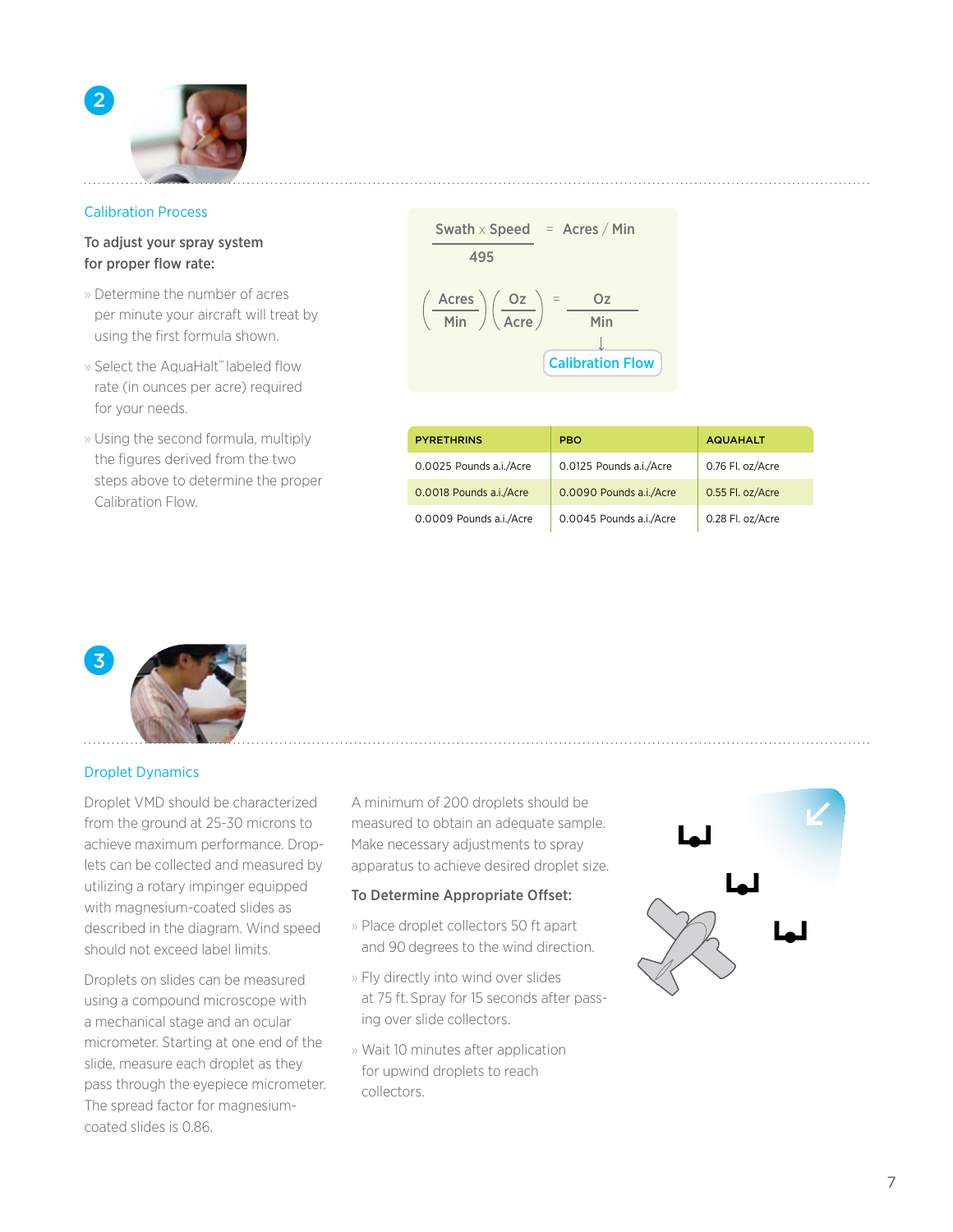#### Applying AquaHalt™ by Ground

Ground applications of AquaHalt can be completed via truck-mounted equipment or with hand-held or backpack ULV equipment. It should be applied using cold aerosol generators capable of producing ULV spray droplets with a VMD of less than 30 microns.

| Pounds a.i./Acre  |            | Flow rates in fluid oz/min at truck speeds of:<br>AquaHalt |          |                   |                   |        |
|-------------------|------------|------------------------------------------------------------|----------|-------------------|-------------------|--------|
| <b>PYRETHRINS</b> | <b>PBO</b> | FL. OZ/ACRE                                                | 5 MPH    | 10 MPH            | 15 MPH            | 20 MPH |
| 0.0025            | 0.0125     | 0.76                                                       | 2.3 oz   | 4.6 oz            | 7.0 <sub>oz</sub> | 9.3 oz |
| 0.0018            | 0.0090     | 0.55                                                       | 1.7 oz   | 3.3 oz            | 5.0 oz            | 6.7 oz |
| 0.0009            | 0.0045     | 0.28                                                       | $0.8$ oz | 1.7 <sub>oz</sub> | 2.5 oz            | 3.3 oz |

#### Use the Following Guidelines, Assuming a 300 Ft Swath:

Use these calculations to ensure compliance with labeled re-treatment intervals and annual limits.

When using non-thermal ULV portable backpack spray units, apply at a walking speed of 2 mph, making sure that the same amount of active ingredient is applied per acre.

#### To Optimize Your Ground Application:

To achieve maximum performance, droplet VMD should be optimized between 18-20 microns. Droplet spectrum may be determined by using the hotwire method using a DCIII (AIMS) unit that measures and calculates VMD or MMD. Application equipment must be tested at least annually to confirm that pressure at the nozzle and nozzle flow rate(s) are properly calibrated.

#### Standard Droplet Collection:

- » Use standard magnesium-coated microscope slide
- » Attach slide to 3'— 4' rod
- » Stand 10'— 25' downwind from nozzle
- » Distance is dependent on sprayer velocity
- » Higher velocity of sprayer = further distance from nozzle (not to exceed 25')
- » Swing rod (with coated slide facing the insecticide) once rapidly in a baseball swing/diagonal motion toward the sprayer, through the spray cloud

#### Standard Droplet Measurement:

- » Use a compound microscope equipped with a mechanical stage and an ocular micrometer placed in the eyepiece.
- » Starting at one end of the slide, measure each droplet as they pass through the eyepiece micrometer.
- » A minimum of 200 droplets should be measured to obtain an adequate sample.
- » Spread factor for AquaHalt is 0.86.

#### Environmental Conditions for air and ground application

AquaHalt should be applied when conditions are favorable for ULV applications. Favorable application conditions occur when the atmosphere at application height to immediately above ground level is stable. This condition is characteristic of an inversion, which occurs when temperatures increase with height. Stability is also influenced by solar radiation and heat exchange between air, soil and vegetation. As a result, favorable conditions for ULV applications usually occur prior to sunrise and after dusk. AquaHalt has been shown have to a negative temperature coefficient. This means it is extremely effective, early and late season when temperatures are between 50°-65° F and most mosquitoes are active.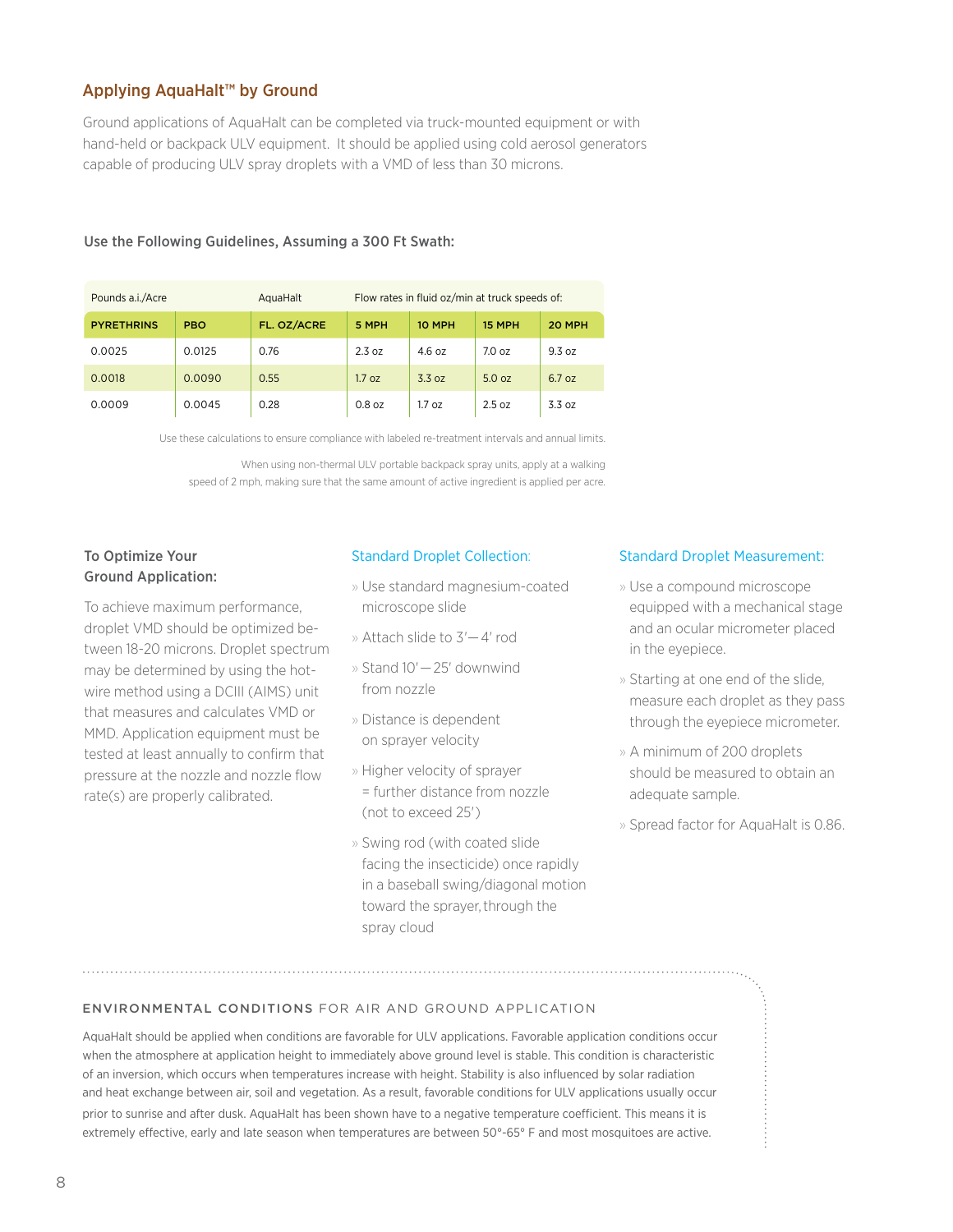## frequently asked questions

#### Q: What is AquaHalt™?

A: AquaHalt is an adult mosquito control product that delivers pyrethrins in a water-based formulation. The active ingredients are pyrethrins, a botanical extract from chrysanthemum flowers, and a synergist (piperonyl butoxide) to enhance efficacy.

#### Q: Does AquaHalt pose a health risk to humans?

A: All pesticide products involve a balance between risks and benefits. The active ingredients in AquaHalt have been carefully tested. AquaHalt is registered for ground and aerial application in outdoor residential and recreational areas.

#### Q: Will this chemical harm the finish on my car and/or house?

A: The ingredients of AquaHalt are not corrosive or staining and therefore should cause no chemical harm to the finish of a car and/or house.

#### Q: How will this spraying affect the mosquito population?

A: In the majority of spray applications, spraying with AquaHalt is highly effective at killing adult mosquitoes.

#### Q: How is AquaHalt applied? What are the optimal droplet sizes for air or ground application?

A: For best results, AquaHalt should be applied using droplets characterized to 40-42 microns by air or 18-20 microns via ground applications.

#### Q: How much is typically applied?

A: Approximately 7 tenths of an ounce per acre.

#### Q: How effective is AquaHalt?

A: For more than 150 years, pyrethrins (the active ingredients in AquaHalt) have been used to combat mosquitoes and other insects. Environmental conditions, droplet size of AquaHalt, and the weather might affect results.